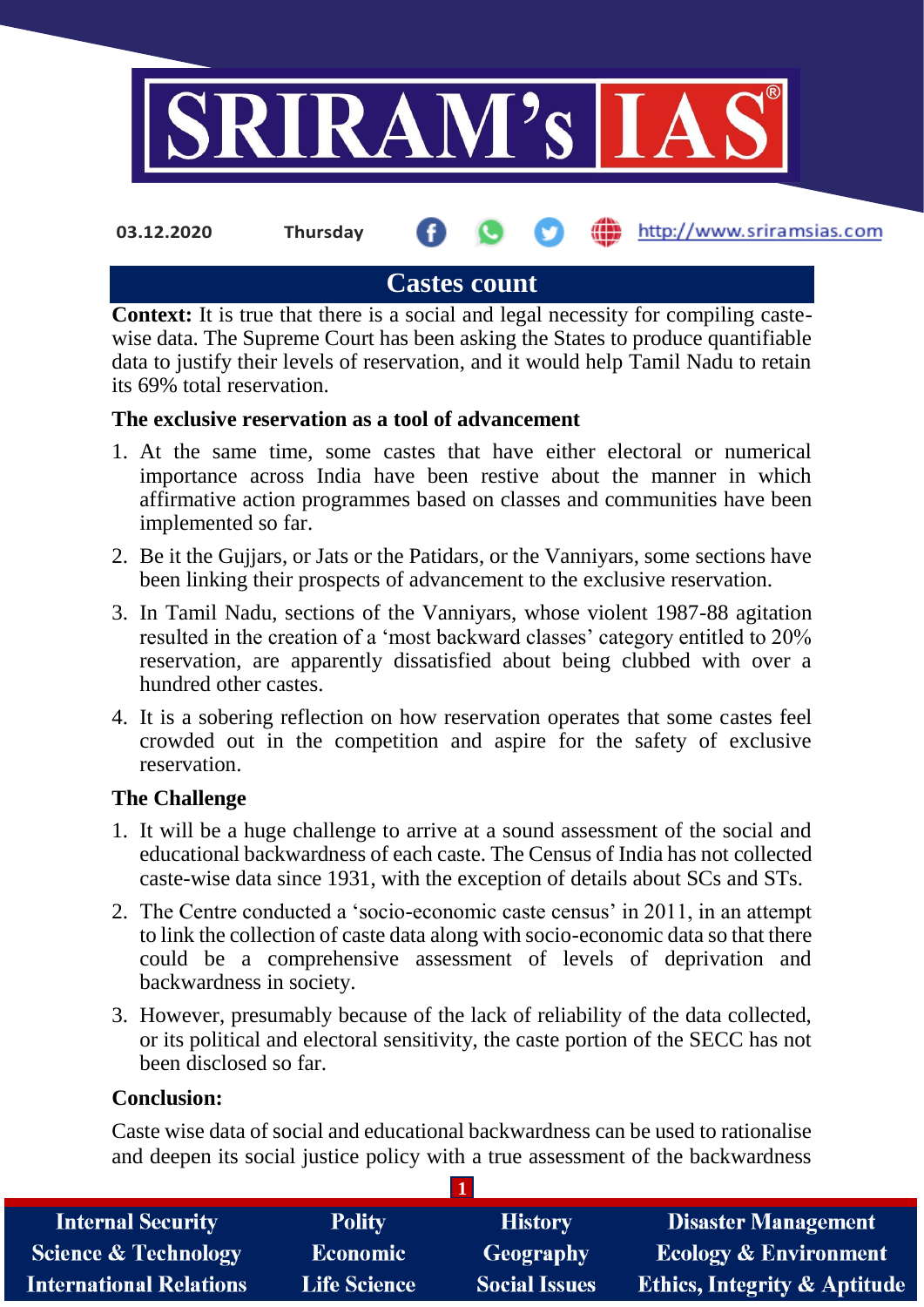

#### http://www.sriramsias.com **03.12.2020 Thursday**

and deprivation of various castes. After all, progress towards a casteless and equal society ought to remain the state's ultimate goal.

#### **Mains:**

Discuss the utility of socio-economic caste census in targeting the beneficiaries across welfare schemes of the country. Explain that reservation alone is not sufficient for socio-economic advancement. What are the other factors which will help India to achieve socio-economic advancement of all sections of society?

# **Choppy tidings**

**Bottom line:** While the November GST collection highlights economic revival, the govt. must do more for sectors that are employment-intensive before the next Budget.

### **The government needs to stop Job losses which lead to Demand Slump**

Economic activity that has resumed remains fragile while the recovery seen so far has been uneven across States, thanks to the virus's unpredictable spread. The government has been conservative so far in its stimulus and support measures, despite which its fiscal math for 2020-21 will go awry. More direct and specific measures to help employment-intensive sectors, particularly those in distress such as travel and tourism or retail, are needed to ensure that further job losses today do not translate into tomorrow's demand slump.

### **Learn Through Graphics: The Vicious and the Virtuous**



### **A Vicious Cycle**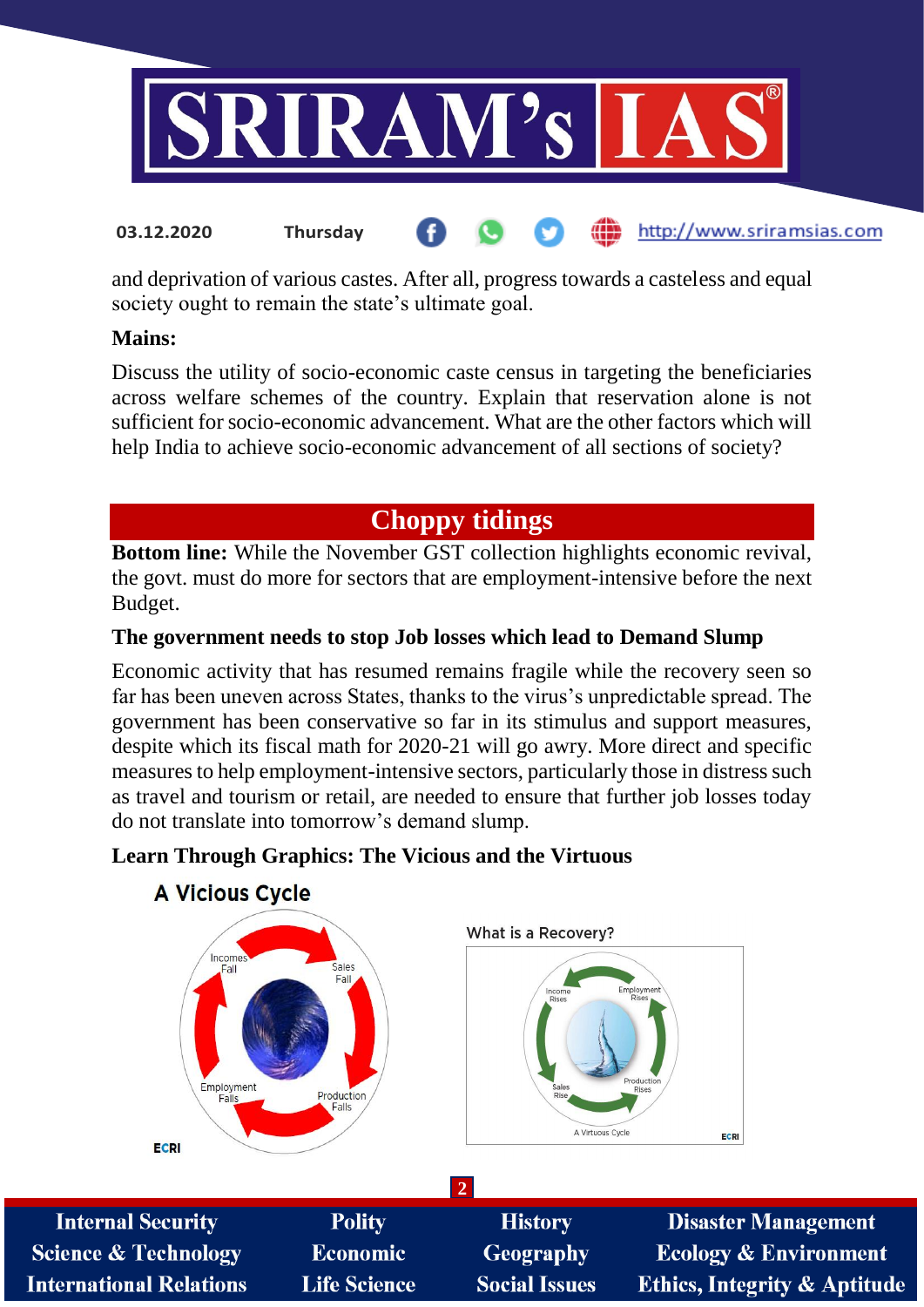

**03.12.2020 Thursday**

**fin** http://www.sriramsias.com

# **A looming health crisis**

**Crux:** Antimicrobial resistance is growing exponentially and needs to be tackled before it is late

#### **Slow developing Disaster**

Antimicrobial resistance (AMR) is growing at an alarming rate. Globally, about 35% of common human infections have become resistant to available medicines. According to a study published in The Lancet, an estimated 58,000 new-born children die annually from sepsis in India alone because antibiotics can no longer treat certain bacterial infections.

#### **Reason for increasing AMR**

We have long known that microorganisms develop resistance to antimicrobial agents as a natural defence mechanism. We have also known for some time that human activity has significantly accelerated the process.

- 1. The misuse and overuse of antimicrobials for humans, livestock and agriculture is probably the biggest reason for this, but other factors also contribute.
- 2. Research points to the role of environment and pollution in AMR. Once consumed, up to 80% of antibiotic drugs are excreted un-metabolised, along with resistant bacteria. Their release in effluents from households and health and pharmaceutical facilities, and agricultural run-off, is propagating resistant microorganisms.
- 3. Wastewater treatment facilities are unable to remove all antibiotics and resistant bacteria. In India, there is the capacity to treat only about 37% of the sewage generated annually. The rest is discharged into natural water bodies without treatment.
- 4. Water is a major mode for the spread of AMR, especially in places with inadequate water supply, sanitation and hygiene.
- 5. Wildlife that comes into contact with discharge containing antimicrobials can also become colonised with drug-resistant organisms.

### **Key initiatives**

1. UN agencies are working together to develop the One Health AMR Global Action Plan (GAP) that addresses the issue in the human, animal, and plant health and food and environment sectors.

**3**

| <b>Internal Security</b>        | <b>Polity</b>       | <b>History</b>       | <b>Disaster Management</b>              |  |  |  |
|---------------------------------|---------------------|----------------------|-----------------------------------------|--|--|--|
| <b>Science &amp; Technology</b> | <b>Economic</b>     | Geography            | <b>Ecology &amp; Environment</b>        |  |  |  |
| <b>International Relations</b>  | <b>Life Science</b> | <b>Social Issues</b> | <b>Ethics, Integrity &amp; Aptitude</b> |  |  |  |